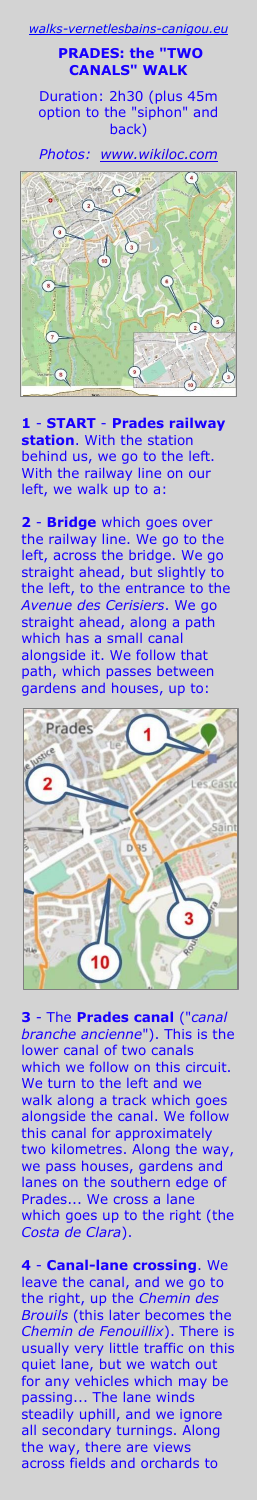mountains on the slopes of the Canigou massif, and, northwards, to the village of Eus, on the other side of the Têt valley.



**5** - **Lane junction**, with an orchard directly ahead. We go to the left. (The lane on the right is the *Costa* de Clara, which we crossed lower down). We follow our lane for a short distance up to an:



**6** - **Intersection with the D35 road** (*Route de Clara*). We go straight across the road, onto a path which is alongside the Bohère canal. We follow the path, with the canal on our left. This is the upper canal of two canals which we follow on this circuit. We follow the Bohère canal for approximately two kilometres. The canal winds to the left and to the right, and, along the way, it crosses a number of streams on bridges. The canal is in woodland for most of the time, but we occasionally have views across more open ground to the north, to hills which lie beyond the Têt valley.

**7** - **Intersection, canal and track**. The route of this circuit goes to the right, down the track (which becomes the *Chemin de Nogarol*).



But first, as an out-and-back optional extension which last about 45 minutes in total, we can continue straight ahead, alongside the canal, to the "**siphon**" (S). When water is